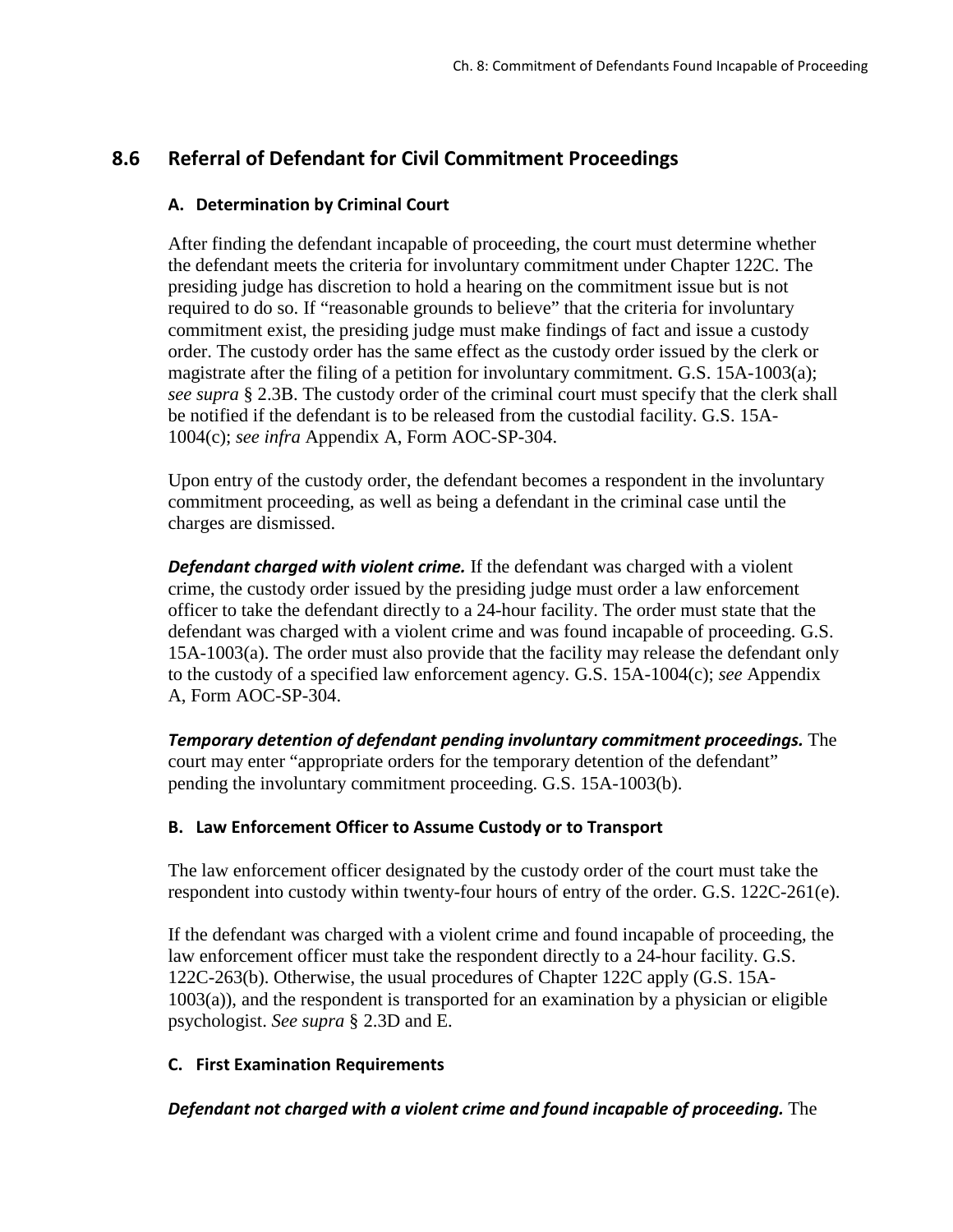procedures and standards applicable to respondents initially taken into custody under Chapter 122C for a first examination apply. G.S. 15A-1003(a); *see supra* § 2.3E, F, and H.

The criminal court judge may enter an order specifying conditions of the defendant's release if outpatient commitment is recommended or if no grounds for commitment are found. The order may include any of the conditions of Article 26 of the Criminal Procedure Act (Chapter 15A of the North Carolina General Statutes), entitled "Bail," including designating an individual or organization to assume custody and supervision of the defendant if released. G.S. 15A-1004(b).

*Defendant charged with a violent crime and found incapable of proceeding.* The procedures and standards applicable to respondents initially taken into custody under Chapter 122C apply (G.S. 15A-1003(a)), with the following exceptions:

- The initial examination takes place at the 24-hour facility. G.S. 122C-263(b).
- The examining physician may not release the respondent until ordered to do so by the district court judge presiding over the involuntary commitment proceedings. *Compare*  G.S. 122C-266(a) (2), (3) (permitting release by physician in other instances).

*See supra* § 2.3E.

### **D. Second Examination by Physician**

*Defendant not charged with a violent crime and found incapable of proceeding.* **If the** first examiner finds that the criteria for involuntary commitment exist, the procedures and standards applicable to respondents initially taken into custody under Chapter 122C apply. G.S. 15A-1003(a). A second examination must then be performed. G.S. 122C-266(a); *see supra* § 2.3I.

A physician must perform the second examination. If the physician finds after the second examination that the criteria for involuntary commitment exist, the respondent must be held at the facility pending the district court hearing on involuntary commitment. G.S.  $122C-266(a)(1)$ .

If the second examiner does not find that the criteria for involuntary commitment exist, the respondent must be released. G.S. 122C-266(a)(3). The release is subject, however, to conditions that may be imposed by order of the criminal court. These may include bail or placing the defendant in the custody of a designated person or organization. G.S. 15A-1004(b).

*Defendant charged with a violent crime and found incapable of proceeding. The statute* provides for an examination by a physician of a respondent charged with a violent crime and found incapable of proceeding under the standards and procedures applicable to respondents initially taken into custody under Chapter 122C. G.S. 15A-1003(a), 122C-263(b), 122C-266(a); *see also supra* § 2.3I. However, there is only one examination, at